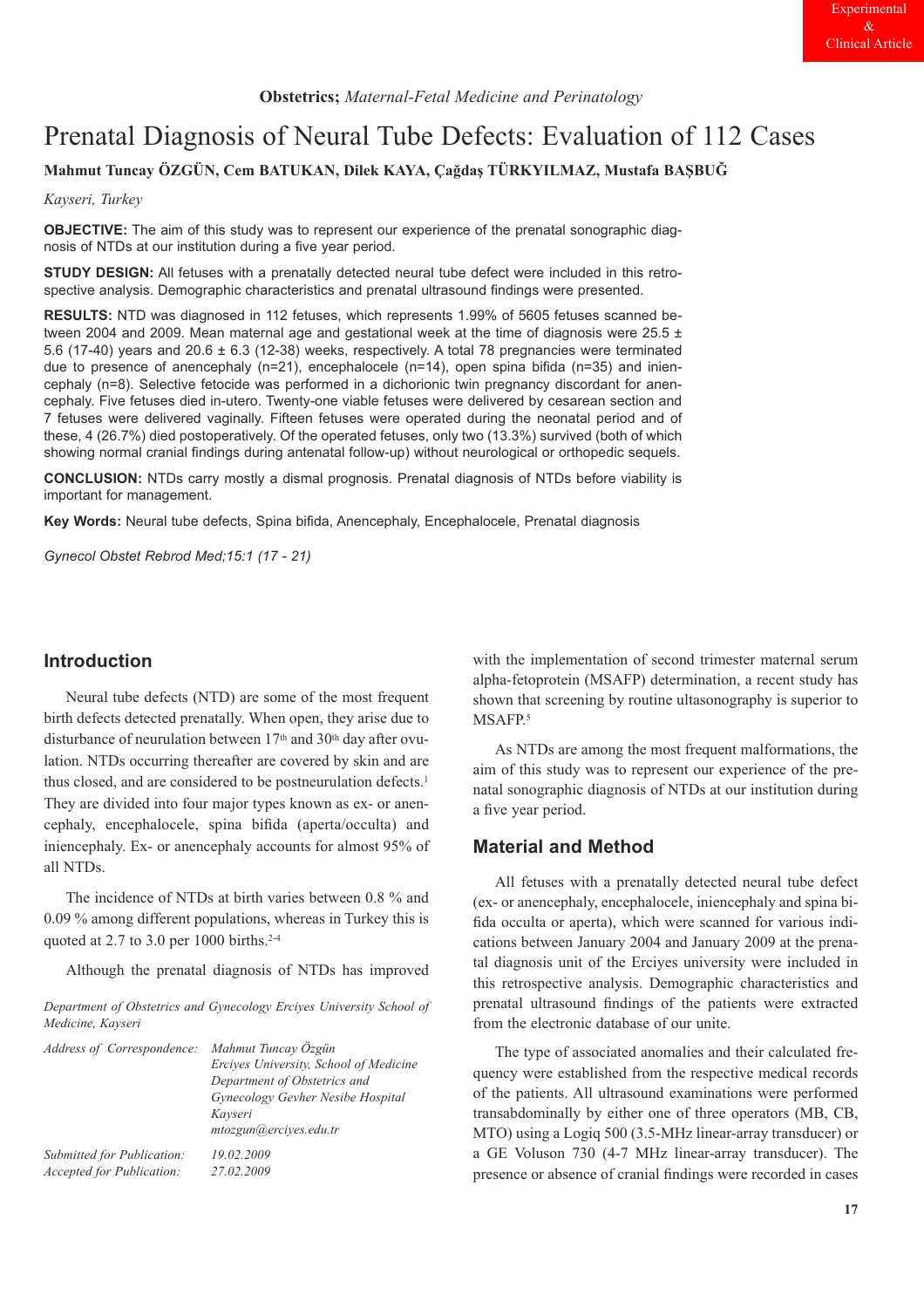#### **18** Özgün et al.

where an antenatal diagnosis of spina bifida was made. Arnold-Chiari malformation, ventriculomegaly and talipes were not considered additional anomalies, because of their known association with NTDs.

Although NTD's other than anencephaly are considered non-lethal anomalies, termination of pregnancy was offered to all couples before 24 weeks of gestation. Furthermore, fetal karyotyping (amniocentesis or cordocentesis) was offered to all women with a prenatal diagnosis of NTD and postmortem autopsy was offered to all women requesting termination of pregnancy. Postnatal follow-up of live-born infants and results of neurosurgical interventions were obtained from the parents and pediatricians.

## **Results**

A NTD was diagnosed in 112 fetuses out of 5605 pregnancies that had a detailed second-level ultrasonographic examination, which represents 1.99% of the fetuses scanned between 2004 and 2009. There were 109 singleton and three twin (all of which were dichrionic) pregnancies. Mean maternal age and gestational week at the time of diagnosis were  $25.5 \pm 5.6$  (17-40) years and  $20.6 \pm 6.3$  (12-38) weeks, respectively. In a total of 88 cases (78.6%) a NTD was detected prior to 24 weeks of gestation. Type of NTDs with their respective number of cases and mean gestational age at diagnosis are summarized in Table I.

| Table I: Dispersion of cases with antenatally diagnosed NTDs |  |  |  |  |
|--------------------------------------------------------------|--|--|--|--|
|--------------------------------------------------------------|--|--|--|--|

| Type of NTD         | Case      | Time of<br>diagnosis<br>(gestational<br>week) | Cases<br>diagnosed<br>before<br>24 weeks<br>of gestation |
|---------------------|-----------|-----------------------------------------------|----------------------------------------------------------|
| Ex- or Anencephaly  | 27(24.1)  | $15(12-35)$                                   | 25(92.6)                                                 |
| Encephalocele       | 20 (17.9) | 19 (13-31)                                    | 16(80)                                                   |
| Spina bifida        | 57 (50.9) | 22 (15-38)                                    | 39 (68.4)                                                |
| <i>iniencephaly</i> | 8(7.1)    | 18 (13-22)                                    | 8(100)                                                   |
| <b>TOTAL</b>        | 112       | 19 (12-38)                                    | 88 (78.6)                                                |

*Data are shown as n (%) and median (min-max)* 

NTDs were isolated findings in 90 fetuses, whereas additional structural anomalies were detected antenatally in 22 (19.6%) fetuses during the detailed anomaly scan (Table II).

*Table II: Additional anomalies in fetuses with prenatally diagnosed neural tube defects (n=21)*

| Type of NTD          |          | Isolated Fetuses with antenatally detec |
|----------------------|----------|-----------------------------------------|
|                      |          | cases of additional malformations (n)   |
|                      | NTDs (n) |                                         |
| Ex-or Anencephaly 24 |          | Ectopia cordis                          |
|                      |          | Tetralogy of Fallot,                    |
|                      |          | Hypertelorism                           |
|                      |          |                                         |

|               |    | Ectopia cordis, Gastrosizis      |  |  |
|---------------|----|----------------------------------|--|--|
| Spina bifida  | 54 | Sacrococcygeal teratoma          |  |  |
|               |    | Holoprosencephaly                |  |  |
|               |    | Omphalocele, clenched hand       |  |  |
| Encephalocele | 8  | Polydactyly of the foot          |  |  |
|               |    | Ventricular septal defect        |  |  |
|               |    | Megacisterna magna, infantile    |  |  |
|               |    | polycystic kidney disease        |  |  |
|               |    | Micrognathi, shortening of the   |  |  |
|               |    | tubular bones                    |  |  |
|               |    | Spina bifida aperta (lomber)     |  |  |
|               |    | Atrio-ventricular septal defect  |  |  |
|               |    | Spina bifida aperta (lomber)     |  |  |
|               |    | Ventricular septal defect,       |  |  |
|               |    | infantile polycystic kidney      |  |  |
|               |    | disease, diaphragmatic hernia    |  |  |
|               |    | Tetralogy of Fallot, hydroureter |  |  |
|               |    | Infantile polycystic kidney      |  |  |
|               |    | disease                          |  |  |
|               |    | Spina bifida occulta (lomber)    |  |  |
|               |    | Spina bifida occulta (lomber),   |  |  |
|               |    | microcephaly                     |  |  |
| Iniencephaly  | 4  | Omphalocele                      |  |  |
|               |    | Ventricular septal defect,       |  |  |
|               |    | Hydrops fetalis                  |  |  |
|               |    | Koarctation of the aorta.        |  |  |
|               |    | Multicystic dysplastic kidney    |  |  |
|               |    | disease, Hydrops fetalis         |  |  |
|               |    | Spina bifida aperta (lomber),    |  |  |
|               |    | single umbilical artery          |  |  |
| <b>TOTAL</b>  | 90 | 22                               |  |  |
|               |    |                                  |  |  |

Fetal karyotype was available in 29 (25.9%) cases, two (6.9%) of which showing chromosomal abnormalities. Trisomy 18 was present in a fetus with lomber spina bifida and bilateral clenched hands as the only additional antenatal ultrasound finding. The other case was a fetus with trisomy 21, which had multiple malformations including iniencephaly, bilateral multicystic diplastic kidneys, megacistis and coarctation of the aorta. The remaining 27 cases, which included 12 fetuses with additional anomalies showed a normal karyotype. Meckel-Gruber syndrome was diagnosed in four fetuses showing polidactyly and/or cystic renal malformations in addition to an occipital encephalocele.

After non-directive counseling a total 78 pregnancies were terminated upon the request of the couples and presence of anencephaly (n=21), encephalocele (n=14), open spina bifida  $(n=35)$  and iniencephaly  $(n=8)$  (Figure I). Additionally, selective fetocide was performed at 13 weeks of gestation in a dichorionic twin pregnancy discordant for anencephaly. There were five intrauterine deaths: two fetuses with spina bifida,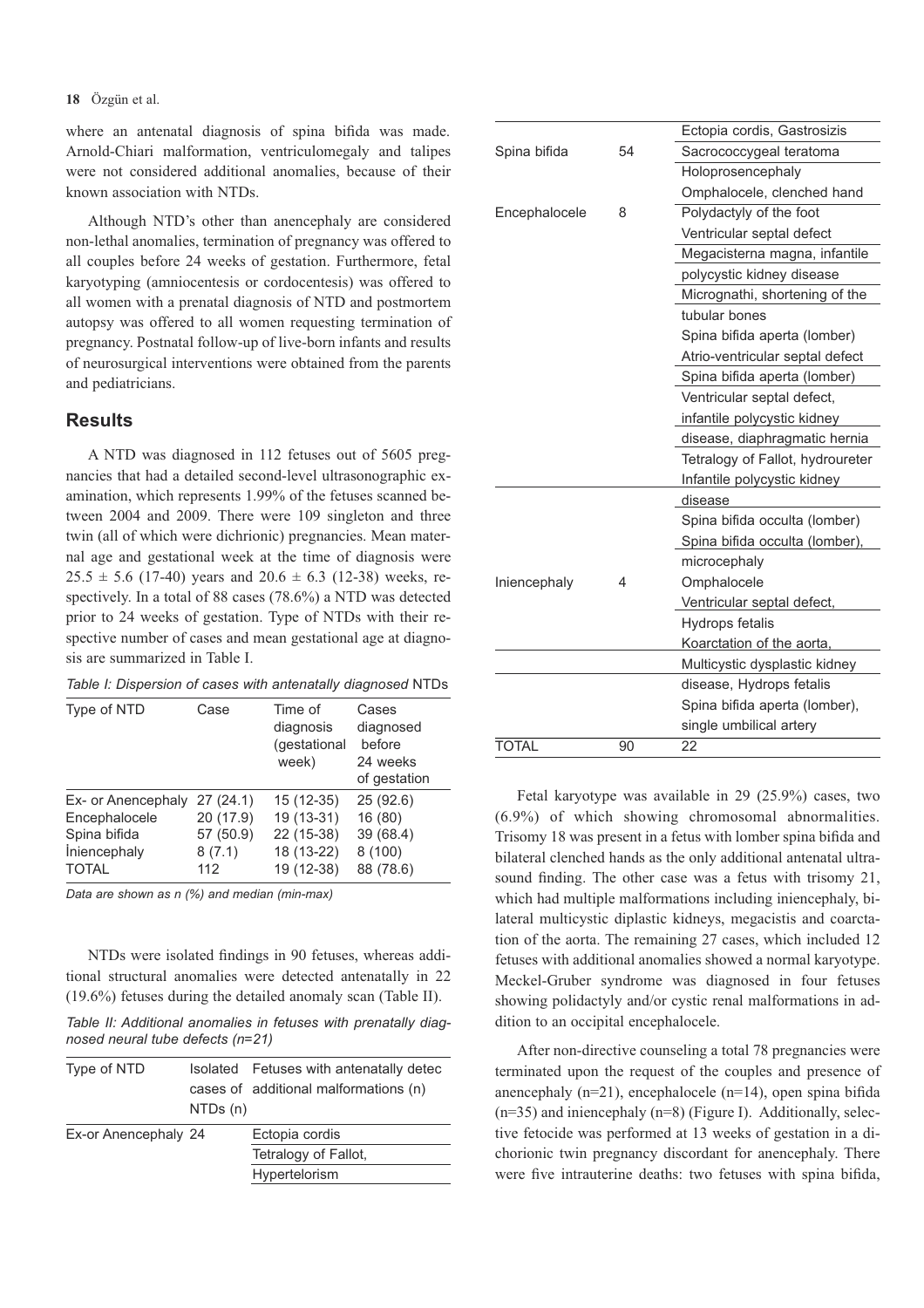two with encephalocele and one with anencephaly.

Twenty-one viable fetuses were delivered by cesarean section and 7 fetuses were delivered vaginally. Fifteen fetuses were operated during the neonatal period and of these, 4 (26.7%) died postoperatively. In thirteen fetuses surgical correction was technically not possible or refused by the parents; all of these babies died within 2 months after delivery. Of the operated fetuses, two (13.3%) survived (both of which showing normal cranial findings during antenatal follow-up) without neurological or orthopedic sequela.



*Figure I: Axial ultrasound of the abdomen in a fetus with iniencephaly at 24 weeks of gestation. Note that some fetal cranial elements are visible at the same plane due to hyperxtantion of the fetal head and shortening of the fetal neck.*

More than one type of NTD was present in five fetuses, which consisted of encephalocele in combination with spina bifida (n=4) or iniencephaly (n=1). Of the 57 fetuses with an open spina bifida, there were two cases with normal cranial ultrasound findings. One of these fetuses had a lomber spina bifida and normal lateral ventricle with (Figure II). The other fetus demonstrated an encephalocele with a 3 mm occipital bone defect and normal positioned cerebellum. The remaining 55 fetuses showed lemon and/or banana sign (Figure III) and/ or hydrocephaly on prenatal ultrasound. The cranial findings are summarized according to time of diagnosis in Table III.



*Figure II: A. Oblique longitudinal view of the fetal spine at 21 weeks of gestation demonstrating a sacral cystic mass. B. Note that posterior fossa (asterisk) is not obliterated. Amniotic fluid acetylcholine esterase was negative and AFP was within normal limits. Fetal karyotype was normal and the outcome of the baby was normal after surgical correction.*



*Figure III: Cranial findings of open spina bifida at 18 weeks of gestation. Axial ultrasound of the fetal head shows bifrontal deformity (arrows) or the so-called 'lemon sign'. Scan of the posterior fossa demonstrates compression of the cerebellar hemispheres, or the so-called 'banana sign' (arrow head).*

*Table III: Cranial findings in fetuses with open spina bifida (n=57)* 

| Ultrasound   | Gestational age at diagnosis (weeks) | Total    |           |           |
|--------------|--------------------------------------|----------|-----------|-----------|
| finding      | $\leq 23$                            | 24-27    | $\geq 28$ |           |
|              | $(n=33)$                             | $(n=10)$ | $(n=14)$  | 57        |
| Lemon sign   | 27(81.8)                             | 3(30)    | 0(0)      | 30(52.6)  |
| Banana sign  | 30 (90.9)                            | 4(40)    | 3(21.4)   | 37 (64.9) |
| Hydrocephaly | 25(75.8)                             | 8(80)    | 12(85.7)  | 45 (78.9) |

*Data are shown as n (%)*

### **Discussion**

Detailed second trimester ultrasound and MS-AFP screening have both been used for the prenatal detection of NTDs.<sup>6,7</sup> The ultrasonographic detection of fetal anencephaly is relatively straightforward and relies upon demonstrating the absence of the cranial vault<sup>8</sup> In fact, anencephaly was the first congenital anomaly detected by ultrasound before viability.9 Today, even in inexperienced hands ultrasound has 100% sensitivity in detecting anencephaly. On the other hand, the accuracy in the diagnosis of spina bifida depends heavily on the experience of the operator, the quality of the equipment, and the amount of time dedicated to the scan. The accuracy of referral centers is close to 100%, while the accuracy of routine nontargeted examinations is uncertain. The largest prospective studies on low-risk patients report conflicting results. In two of the largest studies performed in Belgium, presumably without maternal serum alphafetoprotein screening, the sensitivities were 30% and 40%.10,11 In the RADIUS trial, in which routine ultrasound was performed in conjunction with maternal alpha-fetoprotein screening, the sensitivity was 80%.12 In one retrospective study conducted in the UK, the estimated sensitivity was higher for serum alphafetoprotein screening,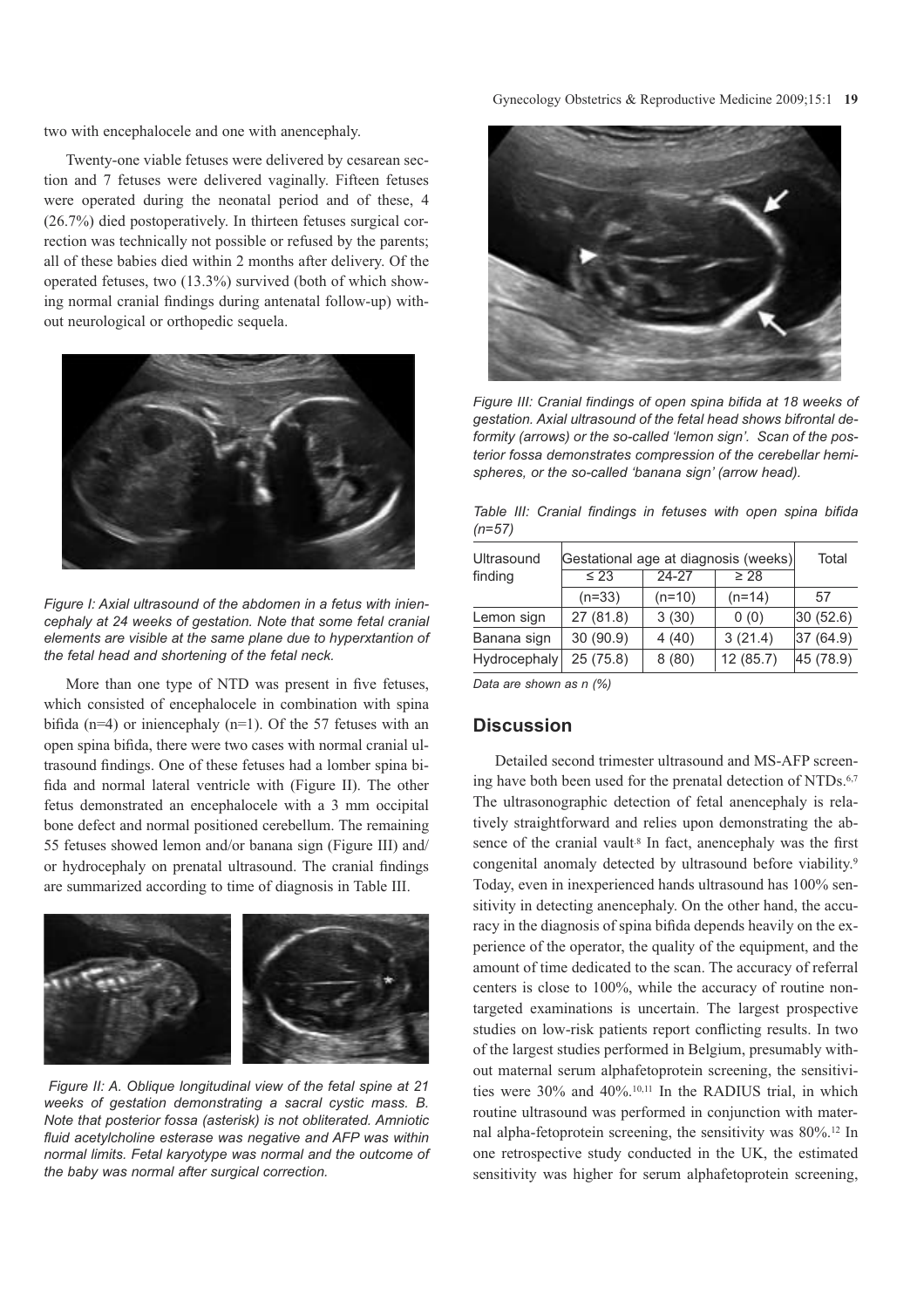#### **20** Özgün et al.

84-92%, than for ultrasound screening, 70-84%.13 In all of these studies it is unclear whether the cranial signs of fetal spina bifida were systematically researched. In a more recent retrospective multicenter study employing the cranial signs, the sensitivity of ultrasound was 85%.14 Nevertheless, the available evidence thus far indicates that maternal serum alpha-fetoprotein screening, the standard of care of many European countries and in the US, has a marginally greater sensitivity than ultrasound. Although the Turkish ministry of health does not officially recommend MS-AFP screening during the second trimester, not all, but many obstetricians and physicians offer this test to pregnant women who are seeking antenatal care. In this series the vast majority of women did not had routine antenatal care or took MS-AFP screening as a part of the triple test. Most were referred because of abnormal ultrasound findings. The majority was detected before 24 weeks of gestation, but the number of fetuses with NTDs detected beyond viability was still substantial. The most severe forms of NTDs (i.e. anencephaly and iniencephaly) were referred before 24 weeks. However, approximately one third of the fetuses open spina bifida could not be diagnosed on routine ultrasound before 24 weeks, which shows that the sensitivity of ultrasound slightly lower than reported in the literature. Similar results have been reported by Yuksel et al., which reported that 32% of fetuses with open spina bifida were diagnosed at or beyond 25 weeks of gestation.15

Cranial ultrasound findings such as the "banana" and "lemon sign" can assists in the diagnosis of open spina bifida. The frequency of these indirect sonographic findings depends much on the gestational week at presentation. We found in our study that both findings were virtually present in the majority of the cases at or before 23 weeks of gestation. Eighty to 90% of the fetuses showed the lemon or banana sign. However the prevalence of these findings dropped dramatically with advancing gestational age; in the third trimester the lemon sign could not be depicted, whereas only one fifth of the fetuses had a visible banana sign on ultrasound. Other studies demonstrated the lemon sign in 77-100% of the cases before 24 weeks of gestation, which fits with our results.15-19 They also observed a similar decrease in the rate of lemon sign with advancing gestation. It is presumed that this cranial deformation, which results from the depression of the frontal bones, occurs secondary to the drop in intracranial pressure from the herniated neural tissue in open spina bifida. Later, developing hydrocephalus and ossification of cranial bones lead to an increase and therefore disappearance of the lemon sign.16 However, it should be kept in mind that the "lemon sign" can be found in 1–2% of normal fetuses.

The banana sign actually represents the first step of the so called posterior fossa signs, which also includes progression to obliteration of the posterior fossa and finally distortion of the posterior fossa anatomy precluding identification of the cerebellum. We observed a decreasing frequency of the banana sign with advancing age, which is in concordance with the results of others.15,16,20 Van der Hof et al. found that four out of 21 fetuses (19%) showed the banana sign beyond 24 weeks of gestation.<sup>16</sup> Similarly, Yuksel et al.,<sup>15</sup> without reporting the frequency of the banana sign separately, found a decrease of the posterior fossa signs from 93% below 21 weeks to 36% after 28 weeks of gestation.

As NTDs carry mostly a dismal prognosis, parents opt for pregnancy termination without requesting further fetal chromosomal analysis. However, NTDs, especially spina bifida and encephalocele carry a substantial risk for fetal aneuploidy, especially when associated with additional structural malformations. Several reports have shown that the overall rate of chromosomal anomalies is around 15% of which most carry trisomy 18.21-24 Isolated cases with spina bifida in particular, carry a risk of 2-4%.22-24 Therefore fetal karyotyping should be an integral part of the evaluation when dealing with fetuses affected by NTDs, whether these are isolated findings or not. This should provide important clues for the management of the present as well as further pregnancies, especially when termination of pregnancy is not an option for the couple. In our series only two fetuses were aneuploid, both of which showing additional sonographic anomalies. The rate of chromosomal anomalies in our series was somewhat lower than reported in the literature. However, fetal karyotype was available in only one fourth of the cases, which clearly underestimates the real prevalence of our cohort.

NTDs carry almost always a worse prognosis. Pregnancy termination should be an option in non-viable fetuses. Although spina bifida is a complex congenital condition affecting multiple aspects of physical function as well as intellectual development, the most apparent abnormality is the paralysis which occurs below the level of the defect. In addition to some level of paralysis in the lower extremities, almost all individuals with spina bifida, including those with sacral defects, will have some degree of bowel and bladder dysfunction because the low sacral nerves innervate the distal bowel, anal sphincter, bladder, and internal and external bladder sphincters. This situation poses a social problem when the child is not dry, but the critical task in the management of a denervated bladder and sphincter is the prevention of vesicoureteral reflux and upper tract damage.

# **Nöral Tüp Defektlerinin Prenatal Tanısı: 112 Olgunun Değerlendirilmesi**

**AMAÇ:** Nöral tüp defektlerinin prenatal tanısı ile ilgili beş yıllık tecrübelerimizi sunmak.

**GEREÇ ve YÖNTEM:** Bu çalışmaya prenatal nöral tüp defekti